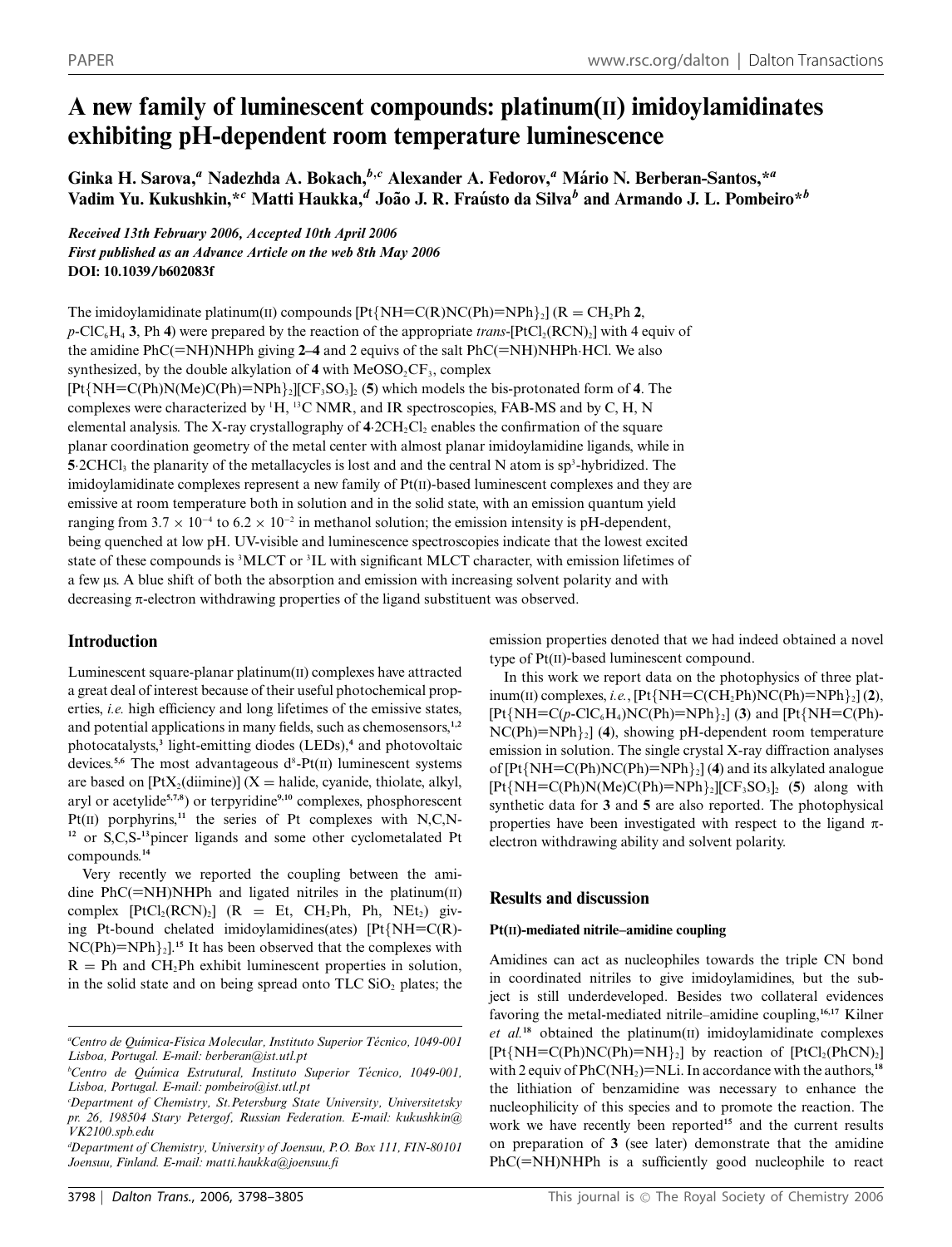without additional activation (by, *e.g.*, lithiation), even under relatively mild conditions (40 *◦*C), with Pt(II)-bound nitriles thus providing easy access to (imidoylamidinate)Pt(II) complexes.

We observed that for the success of the reaction another stoichiometry, as compared to that employed by Kilner and colleagues,**<sup>18</sup>** should be used. Thus, the platinum(II) compounds  $[Pt\{NH = C(R)NC(Ph)=NPh\}_2]$  (2,<sup>15</sup> 3 (this work), and 4<sup>15</sup>; Scheme 1) were prepared by reaction of the appropriate *trans*-  $[PtCl<sub>2</sub>(RCN)<sub>2</sub>]$  ( $R = CH<sub>2</sub>Ph, <sup>19</sup> Ph, <sup>20</sup>$  and  $p$ -ClC<sub>6</sub>H<sub>4</sub> **1**; for synthesis of the latter starting material see Experimental) with 4 equiv of the amidine PhC(=NH)NHPh. The addition of the amidine to the coordinated nitriles followed by ring-closure of the newly formed imidoylamidines is accompanied by dehydrochlorination and HCl is trapped with another amidine molecule to form (Scheme 1, route A) the salt PhC(=NH)NHPh·HCl which was isolated as the other product of the reaction. We also synthesized (Scheme 1, route B), by the double alkylation of  $4$  with MeOSO<sub>2</sub>CF<sub>3</sub>, complex  $5$ (characterized by X-ray crystallography) which models the bisprotonated form of **4** and the latter model was needed to interpret some photophysics experiments (see later).



#### **Molecular structures of [Pt**{**NH=C(Ph)NC(Ph)=**  $NPh$ <sub>2</sub> $\cdot$ **2CH<sub>2</sub>Cl<sub>2</sub>** (4 $\cdot$ **2CH<sub>2</sub>Cl<sub>2</sub>) and [Pt**{ $NH = C(Ph)N(Me)C(Ph) =$ **NPh**}**2][CF3SO3]2·2CHCl3 (5·2CHCl3)**

Collected X-ray data for both complexes are presented in Table 1, while selected bond lengths and angles are shown in Table 2. Complex **4** has a square planar geometry. The Pt–N bonds  $[1.986(4)$  Å and 2.041(5) Å for Pt(1)–N(1) and Pt(1)–N(3), correspondingly agree well with those found in  $[Pt\{NH = C(Ph)NC(Ph)=NH\}_2]$ .<sup>18</sup> Atoms of the metallacycles lie in one plane with a mean deviation of 0.027 Å. The N=C bond lengths  $[N(1)-C(1) 1.304(8)]$ and N(3)–C(9) 1.310(8) Å] and the N–C bond lengths  $[N(2)–$ C(9) 1.336(8) and N(2)–C(1) 1.349(8) Å in the metallacycle have values typical for the corresponding bonds in both Pt(II) and Ni(II) imidoylamidine(ato) complexes and exhibit a similar small degree of delocalization in the ring.**16–18** The chelate angle N(1)–Pt(1)–N(3) [87.7(2)*◦*] agrees well with that observed in  $[Pt{NH = C(Ph)NC(Ph) = NH}_{2}].<sup>18</sup>$ 

The crystal structure of **5** contains two symmetry independent halves of **5** in the asymmetric unit. The complex **5** also has a square planar geometry (Fig. 2); the bonds  $Pt(1)-N(1)$  and  $Pt(1)-$ N(3) [1.994(6), 2.028(7) and 1.977(6), 2.033(6) Å for unit A and B, respectively] as well as the chelate angle [87.2(3) and 87.1(3)*◦*] resemble closely those found in **4**. In **5**, the planarity of the

|                                                                                                                                                     | $4.2$ (CH,Cl,)          | $5-2$ (CHCl <sub>3</sub> )       |
|-----------------------------------------------------------------------------------------------------------------------------------------------------|-------------------------|----------------------------------|
| Empirical formula                                                                                                                                   | $C_{42}H_{36}Cl_4N_6Pt$ | $C_{46}H_{40}Cl_6F_6N_6O_6PtS_2$ |
| <b>FW</b>                                                                                                                                           | 961.66                  | 1358.75                          |
| Temp. $/K$                                                                                                                                          | 100(2)                  | 120(2)                           |
| $\lambda/\text{\AA}$                                                                                                                                | 0.71073                 | 0.71073                          |
| Cryst syst.                                                                                                                                         | Monoclinic              | Triclinic                        |
| Space group                                                                                                                                         | $P2_1/c$                | $P\bar{1}$                       |
| $a/\AA$                                                                                                                                             | 15.6529(9)              | 10.1713(7)                       |
| b/Å                                                                                                                                                 | 6.0112(2)               | 14.0242(10)                      |
| $c/\text{\AA}$                                                                                                                                      | 22.0709(12)             | 18.5465(10)                      |
| a/°                                                                                                                                                 | 90                      | 95.531(4)                        |
| $\beta$ /°                                                                                                                                          | 110.086(2)              | 90.497(4)                        |
| $\gamma$ /°                                                                                                                                         | 90                      | 99.482(4)                        |
| $V/\AA$ <sup>3</sup>                                                                                                                                | 1950.40(17)             | 2596.4(3)                        |
| Ζ                                                                                                                                                   | 2                       | 2                                |
| $\rho_{\rm calc}/\rm Mg~m^{-3}$                                                                                                                     | 1.637                   | 1.738                            |
| $\mu$ (Mo Ka)/mm <sup>-1</sup>                                                                                                                      | 3.910                   | 3.166                            |
| No. of collected reflns                                                                                                                             | 12271                   | 15746                            |
| No. of unique rflns                                                                                                                                 | 3673                    | 9361                             |
| $R_{\rm Int.}$                                                                                                                                      | 0.0699                  | 0.0452                           |
| $R1^a$ $(I \geq 2 \sigma)$                                                                                                                          | 0.0352                  | 0.0482                           |
| $wR2^b$ $(I > 2 \sigma)$                                                                                                                            | 0.0794                  | 0.1161                           |
| $R_1 = \sum   F_{\circ}  -  F_{\circ}  /\sum  F_{\circ} $ . $W_{\circ}R_2 = \sum [w(F_{\circ}^2 - F_{\circ}^2)^2]/\sum [w(F_{\circ}^2)^2]]^{1/2}$ . |                         |                                  |

**Table 2** Selected bond lengths  $(A)$  and angles  $(°)$  for  $4.2$ (CH<sub>2</sub>Cl<sub>2</sub>) and  $5·2$ (CHCl<sub>3</sub>)

|                       |               | $5.2$ (CHCl <sub>3</sub> ) |           |
|-----------------------|---------------|----------------------------|-----------|
|                       | $4.2CH_2Cl_2$ | A                          | B         |
| $Pt(1) - N(1)$        | 1.986(4)      | 1.994(6)                   | 1.977(6)  |
| $Pt(1) - N(3)$        | 2.041(5)      | 2.028(7)                   | 2.033(6)  |
| $N(1) - C(1)$         | 1.304(8)      | 1.283(10)                  | 1.305(10) |
| $C(1) - N(2)$         | 1.349(8)      | 1.389(10)                  | 1.374(10) |
| $N(2) - C(8)$         |               | 1.452(10)                  | 1.500(10) |
| $N(2) - C(9)$         | 1.336(8)      | 1.379(11)                  | 1.385(10) |
| $C(9) - N(3)$         | 1.310(8)      | 1.318(10)                  | 1.288(10) |
| $N(1) - Pt(1) - N(3)$ | 87.7(2)       | 87.2(3)                    | 87.1(3)   |
| $C(1)-N(2)-C(9)$      | 122.9(5)      | 124.7(6)                   | 124.9(6)  |



**Fig. 1** X-Ray molecular structure of **4**. Thermal ellipsoids are drawn at 50% probability.

metallacycles is lost (mean deviation from the plane 0.101 and  $0.102$  Å for units A and B, correspondingly) due to, at least one of these reasons, the steric strain caused by the methyl group and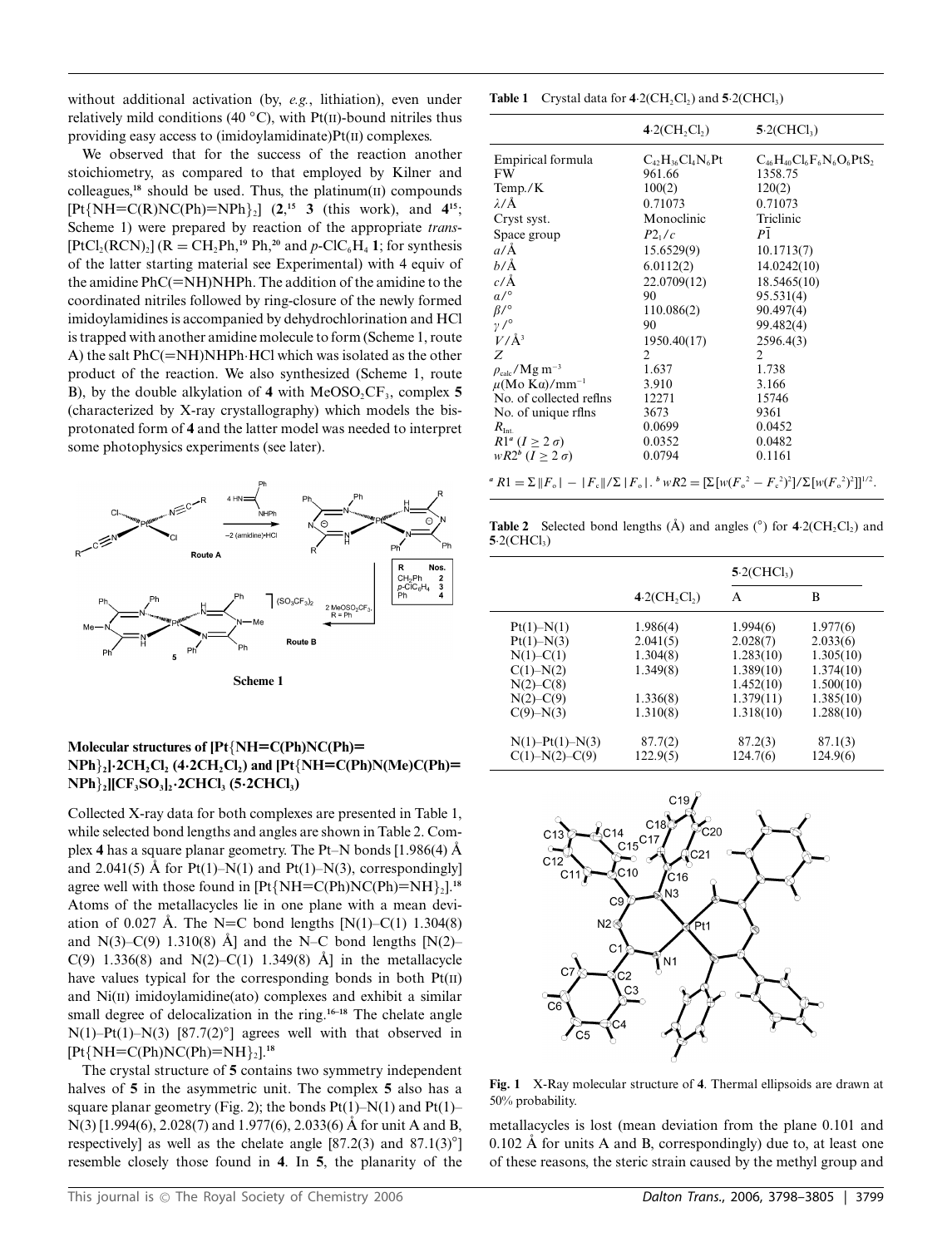

**Fig. 2** X-Ray structure of  $5^{2+}$ ; the counterions were omitted for clarity. Thermal ellipsoids are drawn at 50% probability.

 $N(2)$  and  $Pt(1)$  are bent away from the plane defined by  $N(1)-C(1)$ –  $C(9)$ –N(3) [Pt(1), N(2) distances from the plane 0.317, 0.179(7) and 0.305, 0.192(7) Å. Angles between the lines defined by bonds  $Pt(1)$ – N(1#1) and N(2)–C(8) and the plane N(1)–C(1)–C(9)–N(3) are 80.9(3), 72.7(5) and 81.2(3), 73.6(5) for units A and B, respectively (#1 for A is −*x*, −*y*, −1 −*z* and for B −*x*, −*y*, −*z*)]. Moreover, C(1)–N(2) and N(2)–C(9) distances in 5 have more of a single bond character as compared to **4** and this, along with the angles around the  $N(2)$  atom, implies that the N atom is  $sp<sup>3</sup>$ -hybridized.

CCDC reference numbers 297957 and 297958.

For crystallographic data in CIF or other electronic format see DOI: 10.1039/b602083f

#### **Absorption spectra of the (imidoylamidine)Pt(II) complexes**

The UV-visible absorption spectra of compounds  $2-4$  in  $CH_2Cl_2$ solutions are shown in Fig. 3.



**Fig. 3** Absorption spectra of **2**, **3** and **4** solutions in  $CH_2Cl_2$ .

The absorption data (wavelengths of maxima and respective molar absorption coefficients) is summarised in Table 3. All complexes exhibit high-energy absorption bands in the region 220– 280 nm, assignable as  $(\pi-\pi^*)$  IL (intraligand) transitions based on energy, intensity and similarity with the absorption spectrum of the free amidine PhC(=NH)NHPh. The lowest-energy absorption bands at 380–430 nm are intrinsic of the d<sup>8</sup> platinum complexes, as the absorption of the free amidine is significant only below 370 nm.

|                                                                                   | <b>MeOH</b>                                   |                                                                     | 276 (sh)<br>396 (sh)<br>400<br>226                                                       | 25825<br>407                                                                       |
|-----------------------------------------------------------------------------------|-----------------------------------------------|---------------------------------------------------------------------|------------------------------------------------------------------------------------------|------------------------------------------------------------------------------------|
| $\lambda_{\text{max}}/\text{nm}$ ( $\varepsilon/\text{M}^{-1}$ cm <sup>-1</sup> ) |                                               | 268 (sh) (19 200)<br>299 (sh) (6 800)<br>375 (2600)<br>231 (32000)  |                                                                                          |                                                                                    |
|                                                                                   | CH,CI,                                        | 266 (sh) (28 400)<br>290 (sh) (19 700)<br>233 (55800)<br>380 (3700) | $322(\text{sh}) (13100)$<br>$420 (1900)$<br>294 (25 600)<br>242 (33 900)<br>261 (31 800) | 256 (27200)<br>293 (sh) (21 000)<br>320 (sh) (10 900)<br>241 (33000)<br>415 (1800) |
| $\lambda_{em}/nm$ , RT                                                            | <b>MeOH</b>                                   | 463                                                                 | 587<br>578                                                                               | 2389                                                                               |
|                                                                                   | $\mathrm{CH}_2\mathrm{Cl}_2$                  | 477                                                                 | 516<br>550                                                                               | 532<br>567                                                                         |
| $\varPhi_{\mbox{\tiny L}}/\times\,10^{-2}$                                        | MeOH air-saturated (degassed)                 | 0.013(0.037)                                                        | 3.0(5.8)                                                                                 | 3.3(6.2)                                                                           |
|                                                                                   | air-saturated CH <sub>2</sub> Cl <sub>2</sub> | $< 1\,\times 10^{-3}$                                               | $3.5\times10^{-3}$                                                                       | $4.0 \times 10^{-3}$                                                               |
| $\frac{1}{2}$ us                                                                  | degassed MeOH                                 | $\leq$                                                              | $\overline{\phantom{a}}$                                                                 | $(75%)$<br>0.6<br>(25%)<br>$\frac{8}{1}$                                           |
|                                                                                   | MCH: toluene $(7:2)$ , 110 K                  | 3.2                                                                 | 2.7                                                                                      | 2.8                                                                                |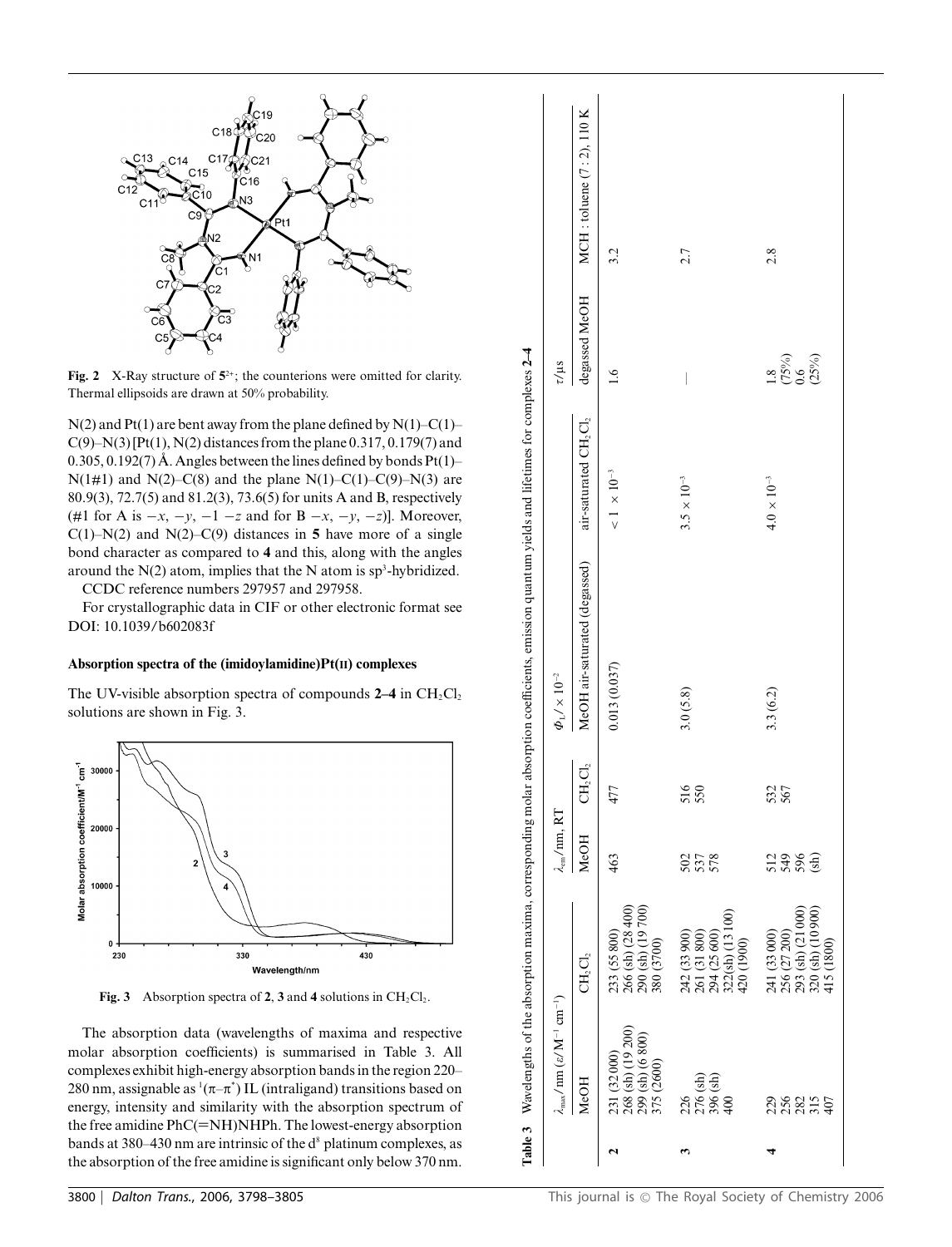We assign these bands as of MLCT character based on their low energy, ligand dependence and intensity ( $\varepsilon > 1000 \text{ M}^{-1} \text{ cm}^{-1}$ ), and by analogy with the published data.**21–25**

Two further features of the absorption spectra deserve mention: (i) All complexes display a significant solvatochromic shift. In accordance with their CT character,**<sup>26</sup>** absorption bands red shift when going from MeOH to CH<sub>2</sub>Cl<sub>2</sub> solution ( $\Delta \lambda = 6$  nm for **2**, 20 nm for **3** and 9 nm for **4**); (ii) The lowest energy absorption band is red-shifted for **3** and **4** in comparison with **2**, see Fig. 3. This difference is understandable taking into account that the aromatic part of the R group can participate in  $\pi$ -conjugation in 3 and 4 but not in 2. The  $\lambda_{\text{max}}$  variation with the change of the substituent is consistent with a ligand based LUMO, in agreement with the assignment of this band as of CT origin.

#### **Emission spectra of the (imidoylamidine)Pt(II) complexes**

All compounds are emissive in methanol solution at 298 K (Fig. 4) with a luminescence quantum yield that increases on going from complex **2** to complexes **3** and **4**.



**Fig. 4** Emission spectra of compounds **2–4** in degassed MeOH solution at room temperature. The excitation wavelengths were 370 nm, 395 nm and 400 nm, respectively.

Excitation of complex **2** resulted in a broad and structureless emission band with a maximum at 463 nm and a quantum efficiency of 1.3 × 10<sup>-4</sup> and 3.7 × 10<sup>-4</sup> in air-saturated and degassed solutions, respectively. Excitation of compounds **3** and **4**, on the other hand, resulted in a strong, structured emission with maxima at 502 nm, 537 nm and 578 nm for complex **3** and 512 nm and 549 nm, with a shoulder at 596 nm for complex **4**. The quantum yields of the emission in air-saturated and degassed MeOH solutions are respectively  $3.0 \times 10^{-2}$  and  $5.8 \times 10^{-2}$  for complex **3**, and  $3.3 \times 10^{-2}$  and  $6.2 \times 10^{-2}$  for complex **4**. Using an average lifetime of  $2 \mu s$  at room temperature in methanol solution, and a concentration of  $O<sub>2</sub>$  in air-equilibrated MeOH at 298 K of 1.0 × 10−<sup>2</sup> M,**<sup>27</sup>** bimolecular quenching rate constants for compounds **2–4** of  $9 \times 10^7$ ,  $4 \times 10^7$  and  $6 \times 10^7$  M<sup>-1</sup> s<sup>-1</sup>, respectively, are obtained. These rate constants, whilst large, are well below diffusion control (*ca.* 10<sup>9</sup> M<sup>-1</sup> s<sup>-1</sup> for triplet state quenching by  $O_2$ ).<sup>27</sup>

In contrast to methanol solutions, the emission is considerably suppressed in  $CH<sub>2</sub>Cl<sub>2</sub>$  solution. Although a weak emission was observed for complexes **3** and **4** with a quantum yield in airsaturated CH<sub>2</sub>Cl<sub>2</sub> of 3.5  $\times$  10<sup>-5</sup> and 4.0  $\times$  10<sup>-5</sup>, respectively, complex 2 is essentially non-emissive in fluid CH<sub>2</sub>Cl<sub>2</sub> at 298 K

 $(\Phi_L < 1 \times 10^{-5})$ . This quenching by the chlorinated solvent is attributable in both cases to the formation of a weakly emissive (**3** and **4**) or essentially non-emissive (**2**) exciplex by means of an excited-state charge-transfer interaction.**<sup>28</sup>**

At 77 K, the emission intensity increases and a blue shift of 7–8 nm is observed. For complex **4** the two vibronic components at 504 nm and 544 nm are well defined, the shoulder at 592 nm is also better resolved. A small change in the relative intensities of the vibronic components is also seen, *i.e.* the peak at 504 nm is resolved better and is slightly more intense. Fig. 5 shows the emission spectra of compound **3** in EtOH : MeOH (4 : 1) solution at 293 K and 77 K.



**Fig. 5** Emission spectra of complex **3** in EtOH : MeOH (4 : 1) at 293 K and 77 K.

In addition to the higher vibronic resolution, a blue shift is also apparent, changing the maximum emission wavelengths from 500, 537, 581 nm at 293 K to 493, 532, 575, 634 (sh) nm in this solvent mixture at 77 K.

In the solid state all complexes showed strong emission with emission maxima occurring at approximately the same emission wavelengths as in the methanol solutions, and with lifetimes in the range of 1.6 to 1.8  $\mu$ s.

Lifetime measurements were also carried out at room temperature and in low temperature methylcyclohexane : toluene (7 : 2) glass (110 K) and are presented in Table 3. The luminescence decays for all complexes at 110 K were well fitted with monoexponential functions with lifetimes in the range of 2 to 3  $\mu$ s (Fig. 6).

For complexes  $3$  and  $4$ , a lifetime of  $2 \mu s$  and a luminescence quantum yield of 6  $\times$  10<sup>-2</sup> (room temperature data) imply a radiative lifetime of 30 µs, compatible with an IL spin-forbidden transition (phosphorescence). For complex **2**, the radiative lifetime is even higher, 5 ms, characteristic again of a spin-forbidden transition, in this case mainly of the MLCT type.

Room temperature luminescence decays of in MeOH solutions are shorter and bi-exponential, with lifetimes of 1.8  $\mu$ s (75%) and 600 ns ( $25\%$ ) for complex **4**. In CH<sub>2</sub>Cl<sub>2</sub> solutions, the luminescence decays are even more complex and considerably faster than in MeOH, in agreement with a solvent quenching effect.

#### **Solvent and ligand dependence of the emission**

The emission of the complexes studied shifts with ligand modification and solvent polarity. The emission maxima shift to lower energy as the ligand becomes a stronger  $\pi$ -electron-acceptor. This shift is parallel to that observed in the absorption spectra but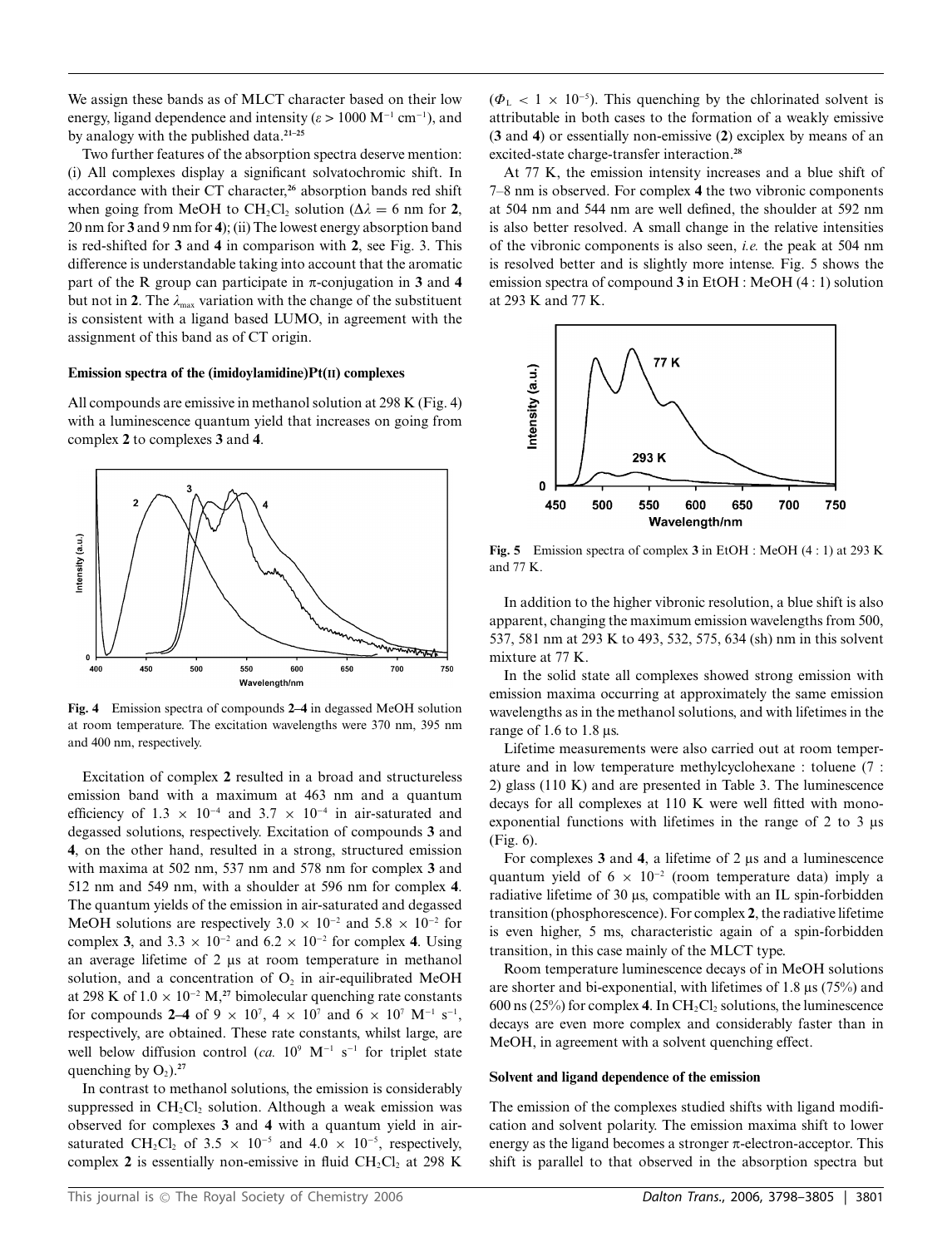

**Fig. 6** Luminescence decay of complex **4** in methylcyclohexane : toluene (7 : 2) glass at 100 K. Excitation and emission wavelengths were 415 nm and 501 nm, respectively. The timescale was 7.46 ns per channel. The decay is well fitted (reduced  $\chi^2 = 1.09$ ) by an exponential function with a lifetime of  $2.8 \mu s$ .

greater than that for the ∼400 nm absorption band. The phenyl substituent, attached directly to the chelate cycle in complex **4** increases the ligand  $\pi$ -electron-withdrawing ability and emission occurs at 512 nm, while the maxima occur at 463 nm for complex **2** and at 502 nm for complex **3** (all wavelengths refer to MeOH solutions). The emission band position was found to depend also on solvent polarity. A red shift of about 20 nm was observed in  $CH<sub>2</sub>Cl<sub>2</sub>$  solutions compared to the methanol solutions. Although the greatest effect of solvent polarity on the absorption spectra was observed for complex **3** (the absorption maxima in MeOH, EtOH : MeOH (4 : 1) and  $CH_2Cl_2$  solutions were observed at 400 nm, 412 nm and 420 nm), the greatest dependence of emission on solvent was observed for compound **4**. The emission maxima for the latter in  $CH_2Cl_2$  occurs at 532 nm whereas in MeOH solution it is observed at 512 nm. For complex **3** the first emission maximum also red shifts parallel to the absorption shift from 502 nm in MeOH to 516 nm in  $CH<sub>2</sub>Cl<sub>2</sub>$  solution.

#### **pH-Dependence of the luminescence**

Another interesting aspect of the photophysics of the complexes under study is the emission dependence on the pH of the solution. In acidic media, we observed the complete quenching of the emission. The emission is reversible upon neutralization and, in basic solutions (NaOH in methanol), the complex characteristic emission bands at about 500 nm appear in the spectra. The same observation holds for the absorption spectra, *i.e.* the CT bands are not visible in acid solutions; instead, very weak absorption bands, which are blue shifted in respect to the CT bands can be distinguished. Quenching of the emission upon protonation could be due to an enhanced non-radiative deactivation *via* short lived d–d states as a result of increased energy of the emissive CT excited states.

We believe that the pH-dependence of the emission is due to the acid–base properties of the central nitrogen atom which, similarly to analogous nickel(II) complexes,<sup>16,29</sup> can be protonated (Scheme 2).

In order to obtain additional data favoring the relevance of the quenching with the protonation of the N atoms, we synthesized (Scheme 1, route B), by the double alkylation of **4**, complex **5**



which models the bis-protonated form and it was observed that the dicationic complex **5** does not exhibit emission neither in the solid state nor in solution. Based on the crystallographic data (see above), we believe that alkylation and, apparently, protonation might change hybridization of the N atom from  $sp^2$  to  $sp^3$  and these structural changes could affect the electronic distribution in the complex and, consequently, the luminescence. The correlations between acid–base properties of these (imidoylamidine) $Pt(II)$ complexes and the pH-dependence of the emission will be subject to further studies.

#### **Nature of the excited state in the (imidoylamidine)Pt(II) complexes**

The low energy (∼550 nm), long radiative lifetime and the broad and structureless emission of complex **2** indicate a <sup>3</sup> MLCT excited state. For complexes **3** and **4**, the structured and redshifted emission and the much higher emission quantum yields indicate a mainly IL CT  $(7-\pi^*)$  excited state, with some MLCT contribution.**<sup>25</sup>** As mentioned above, the difference between **2**, **3** and **4** is understandable taking into account that only for the latter can the aromatic part of the R group participate in  $\pi$ conjugation, resulting in a lowered LUMO energy of the ligand. The dependence of  $\lambda_{\text{em}}$  with the substituent and solvent polarity (a 50 nm shift when changing the substituent from  $CH<sub>2</sub>Ph$  to Ph and a 20 nm shift when going from MeOH to  $CH_2Cl_2$ ) also agrees with the assignments made.

#### **Final remarks**

We have shown that neutral (imidoylamidinate)Pt(II) complexes constitute a new family of room temperature luminescent square-planar compounds. They are planar chelates simply derived from nucleophilic addition, under mild conditions, of  $PhC(=\text{NH})$ NHPh to each of the nitrile ligands activated by coordination at  $[PtCl_2(RCN)_2]$ , with ring closure, in the presence of an excess of the amidine to trap the HCl formed upon dehydrochlorination. The generality of this simple route to the synthesis of other metal chelates with imidoylamidinate ligands is anticipated. It does not require the previous synthesis of imidoylamidinate salts to be used as reagents, in contrast to some fluoroalkyl imidoylamidinate complexes of various metals with bis(perfluoroalkyl)triazapentadienyl ligands, typically  $N(Ph) = C(C_3F_7)NC(C_3F_7) = N(Ph)^{-30-32}$  for which no luminescent behaviour has been quoted.

 $\pi$ -Conjugation effects appear to play a relevant role in the luminescent behaviour which is strong only when the R group of the organonitrile is capable of  $\pi$ -conjugation. It is barely or not detected for R groups such as an alkyl or an amide in the (imidoylamidinate)Pt(II) chelates related to **2–4** but derived from amidine coupling to, *e.g.*, acetonitrile or organocyanamide (Et<sub>2</sub>NCN) ligands. Moreover, an increase of the  $\pi$ -electron withdrawing character of R significantly increases the luminescence quantum efficiency and leads to a shift of the emission to lower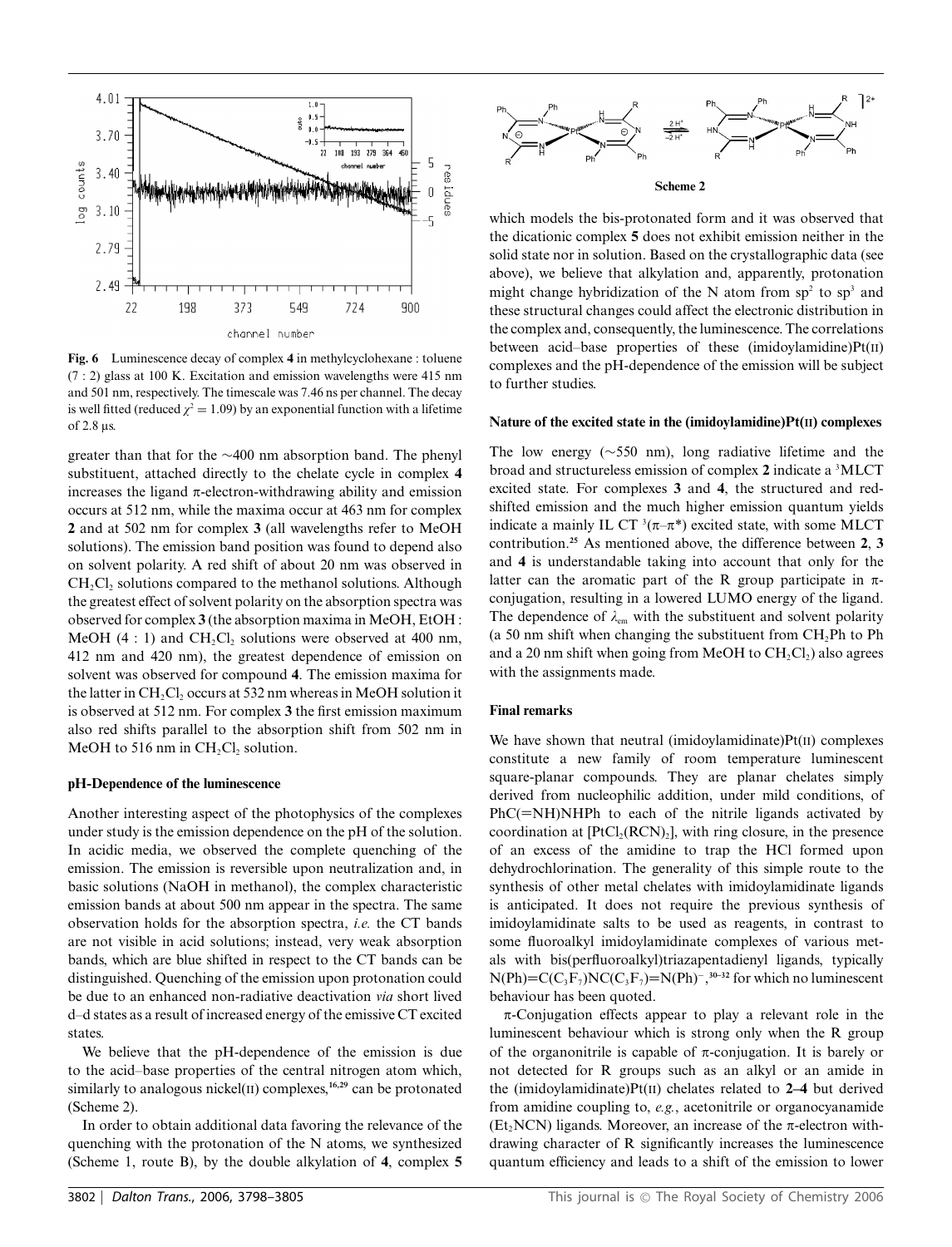energy. The emission is also dependent on pH, being quenched in acidic media probably due to ligand protonation.

Hence, this study presents a type of complexes whose luminescence properties can be easily tuned by changing the electronic properties of the R group of the parent organonitrile and the pH of the solution. It is expected that a further tuning can be achieved by playing with the nature of the organic group of the amidine applied to their synthesis, *e.g.*, by using a substituted phenylamidine such as  $ArC(=\text{NH})N\text{HAr}$  (Ar = substituted phenyl). Hence, they provide an opportunity to investigate and establish "structure– basicity–luminescence" relationships. The luminescence properties of complexes **3** and **4**, namely an intense emission in the visible, a relatively long lifetime, and  $pH$  and  $O_2$  sensitivity, render these platinum complexes potential candidates for sensing applications.

## **Experimental**

### **Materials and syntheses**

For synthetic needs commercially available solvents were used after distillation, while for the spectroscopic measurements solvents of spectroscopic grade were used. MeOSO<sub>2</sub>CF<sub>3</sub> was purchased from Aldrich, whereas PhC(=NH)NHPh,<sup>33</sup> *trans*-[PtCl<sub>2</sub>(RCN)<sub>2</sub>] (R =  $CH_2Ph,^{19} Ph^{20}$ ,  $Pt\{NH=C(CH_2Ph)NC(Ph)=NPh\}_2$  (2)<sup>15</sup> and [Pt{NH=C(Ph)NC(Ph)=NPh}2] (**4**) **<sup>15</sup>** were prepared according to the published methods.

 $trans$ **-[PtCl<sub>2</sub>(** $p$ **-ClC<sub>6</sub>H<sub>4</sub>CN)<sub>2</sub>] (1).** The compound was prepared by a modified procedure described in the literature.**<sup>34</sup>**  $[PtCl<sub>2</sub>(MeCN)<sub>2</sub>]$  (300 mg, 0.86 mmol) and *p*-ClC<sub>6</sub>H<sub>4</sub>CN (400 mg, 2.91 mmol) were suspended in 2 mL of toluene and the reaction mixture was refluxed with stirring for 6 h, whereupon  $Et_2O(10 \text{ mL})$ was added to form a greenish–yellow powder which was filtered off, washed with  $Et<sub>2</sub>O$  (four 5 mL portions) and dried in air. Yield 380 mg, 82%. Anal. Calcd for C14H8N2PtCl4: C, 31.17; H, 1.50; N, 5.20. Found: C, 31.30; H, 1.52; N, 5.20%. FAB+–MS, *m*/*z*: 539 [M]+. IR spectrum in KBr, selected bands, cm−<sup>1</sup> : 2291 m–s *m*(C≡N), 1582 m–s *v*(C=C from Ar), 1095 s *v*(C–Cl). <sup>1</sup>H NMR in  $CDCl_3$ ,  $\delta$ : 7.75 (d, 2*H*) and 7.56 (d, 2*H*)(*p*-ClC<sub>6</sub>H<sub>4</sub>). <sup>13</sup>C{<sup>1</sup>H} NMR in CDCl<sub>3</sub>,  $\delta$ : 142.62 (C–Cl), 134.87 and 130.14 (*m*- and *p*-C<sub>6</sub>H<sub>4</sub>), 116.04 (C≡N).

**Reaction** of *trans***-**[PtCl<sub>2</sub>( $p$ **-ClC**<sub>6</sub>H<sub>4</sub>CN)<sub>2</sub>] with the Ami**dine.** *trans*-[PtCl<sub>2</sub>( $p$ -ClC<sub>6</sub>H<sub>4</sub>CN)<sub>2</sub>] (28.7 mg, 0.053 mmol) and PhC(=NH)NHPh (42 mg, 0.212 mmol) were dissolved in  $CH_2Cl_2$ (0.5 mL) and left at 40 *◦*C. Yellow needles appeared on the top of the vial after 6 h, whereupon they were filtered off and then mechanically separated from the colourless crystals of PhC(=NH)NHPh·HCl. Yield: is 32 mg, 70%.

 $[Pt{NH = C(p-ClC_6H_4)NC(Ph)=NPh}$ <sub>2</sub>] (3). Anal. Calcd for  $C_{40}H_{30}N_6PtCl_2 \cdot 0.2CH_2Cl_2$ : C, 55.07; H, 3.50; N, 9.59. Found: C, 55.18; H, 3.32; N, 9.49%. FAB+–MS, *m*/*z*: 859 [M]+. IR spectrum in KBr, selected bands, cm−<sup>1</sup> : 33310 m–s *m*(N–H), 1537 s *m*(C=N and C=C from Ar), 1420 s *v*(C=C from Ar), 695 m  $\delta$ (C–H). <sup>1</sup>H NMR in CDCl3, *d*: 7.33 (m, 4*H*) and 7.13 (m, 10*H*) (Ph), 6.29 (s, br, 1*H*, NH). <sup>13</sup>C{<sup>1</sup>H} NMR in CDCl<sub>3</sub>,  $\delta$ : 160.50 and 154.93 (two C=N), 146.18, 136.03, 129.19, 128.47, 128.83, 127.82, 127.54, 127.33 and 125.96 (carbons in Ph and  $p$ -ClC<sub>6</sub>H<sub>4</sub>).

**Methylation of 4.** Complex **4** (40 mg, 0.051 mmol) was suspended in dry THF  $(1 \text{ mL})$  and MeOSO<sub>2</sub>CF<sub>3</sub>  $(0.106 \text{ mmol})$ was added dropwise to the suspension and left to stand on stirring for 2 h at the room temperature. The almost colorless suspension was then concentrated under vacuum to give an oily residue which was washed twice with  $Et<sub>2</sub>O$  (two 1-mL portions), then dissolved in CHCl<sub>3</sub>/Et<sub>2</sub>O (1 : 1, 2 mL) and the solution was left to stand in a vial at room temperature for evaporation. After evaporation, almost colorless crystals were formed on the top of the vial (yield is 13.6 mg, 23%) along with some amount of oily residue on the bottom. The crystals were collected for X-ray analysis and the oily residue was dried under vacuum to give a pale-yellow powder (yield is 30.8 mg, 52%).

 $[Pt{NH = C(Ph)N(Me)C(Ph) = NPh}_{2}][CF_{3}SO_{3}]_{2}$  (5). Anal. Calcd for  $C_{44}H_{38}N_6F_6S_2O_6Pt$  2/3CHCl<sub>3</sub>: C, 44.72; H, 3.25; N, 7.01. Found: C, 44.60; H, 3.28; N, 6.85%. FAB+–MS, *m*/*z*: 821 [M − H]+. <sup>1</sup> H NMR in CDCl3, *d*: 7.52, 7.33 and 7.15 (m's, 15*H*, Ph), 6.65 (s, br, 1*H*, NH), 3.81 (s, 3*H*, Me). 13C{<sup>1</sup> H} NMR in CDCl3, *d*: 165.97 and 156.12 (two C=N), 143.91, 132.52, 129.80, 128.97, 128.81, 128.09, 127.54, and 126.55 (carbons in Ph's), 42.47 (Me).

#### **Physical measurements**

C, H and N elemental analyses were carried out by the Microanalytical Service of the Instituto Superior Técnico. Positive-ion FAB mass spectra were obtained on a Trio 2000 instrument by bombarding 3-nitrobenzyl alcohol (NBA) matrices of the samples with 8 keV (*ca.*  $1.28 \times 10^{15}$  J) Xe atoms. Mass calibration for data system acquisition was achieved using CsI. Infrared spectra (4000– 400 cm−<sup>1</sup> ) were recorded on a JASCO FT/IR-430 instrument in KBr pellets (separate experiments show that the spectra of all the compounds are similar in KBr and Nujol. Hence, only the spectra in KBr which are better resolved and not overlapped with Nujol bands are given). <sup>1</sup>H and <sup>13</sup>C{<sup>1</sup>H} NMR spectra were measured on a Varian UNITY 300 spectrometer at ambient temperature.

Absorption spectra were recorded on a Shimadzu UV-3101PC UV-VIS-NIR spectrophotometer using 1.0 cm path length cells. All spectra were run against solvent as a blank. The emission spectra were obtained on a SPEX Fluorolog F112A fluorimeter and corrected for instrumental response. Fluid solution samples were degassed by freeze–pump–thaw cycles at least four times. Emission spectra at low temperature were obtained in EtOH : MeOH (4 : 1) (at 77 K) or methylcyclohexane : toluene (7 : 2) (at 110 K) solvent mixtures using an Oxford DN 1704 cryostat. Excitation wavelengths for quantum yield determinations were 330 nm in the case of complex **4**, 360 nm for complex **2** and 407 nm for complex **3**. A Corion WG-360-S 650F cut-off filter was used in the emission when performing luminescence measurements with  $\lambda_{\text{ex}} < 360$  nm. 9-Bromoanthracene in MeOH ( $\phi_F = 0.020^{27}$ ) was used as a standard for the quantum yield determinations in the case of complexes **2** and **4**. For determination of the emission quantum yields of complex **3**, a tetracene solution in MeOH was used ( $\Phi_F = 0.16$  in polar solvents<sup>27</sup>). Time resolved picosecond luminescence measurements were performed using the single-photon timing method with laser excitation. The set-up consisted of a mode-locked Coherent Innova 400-10 argon-ion laser that synchronously pumped a cavity dumped Coherent 701- 2 dye (Rhodamine 6G or DCM) laser, delivering fundamental or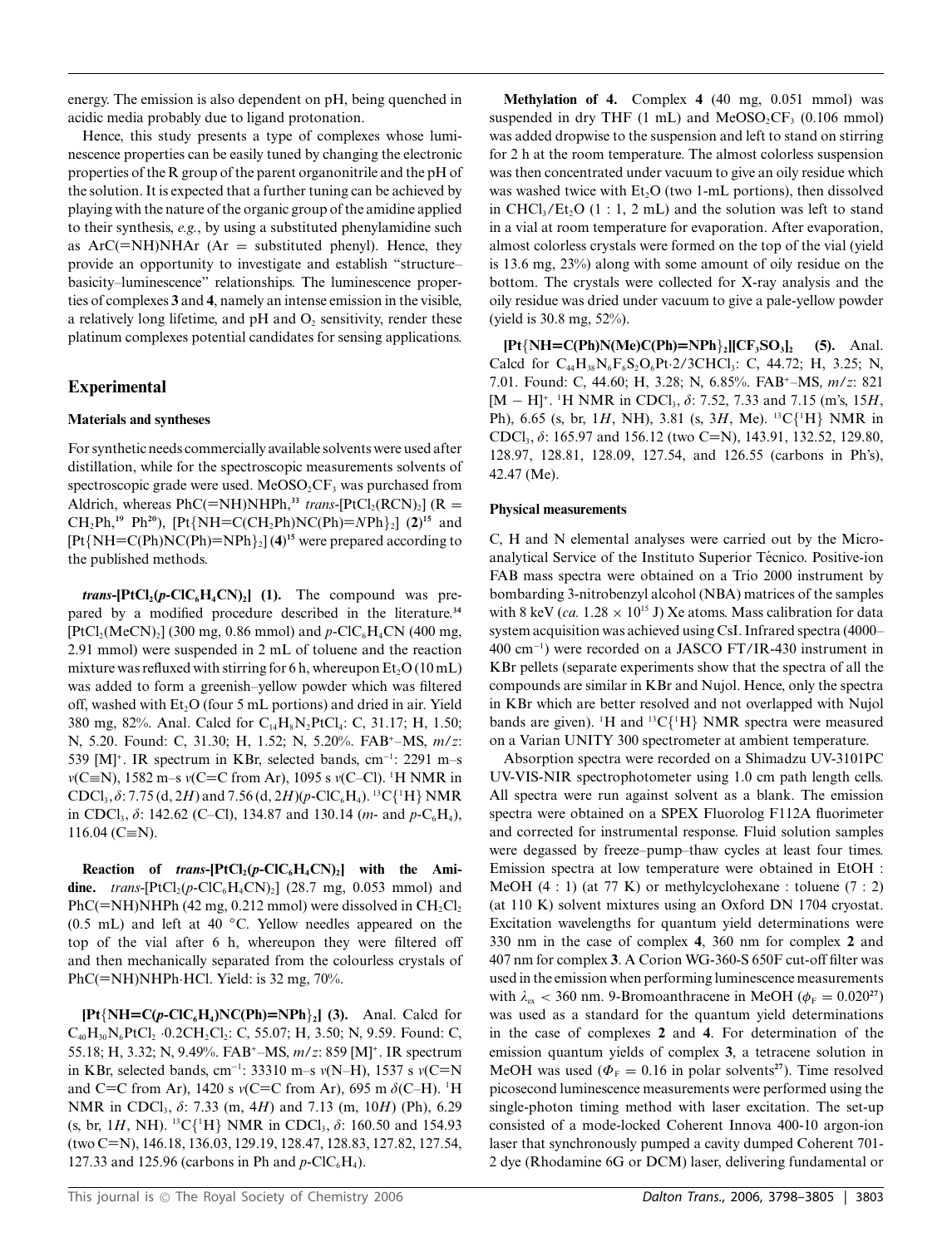frequency-doubled 5 ps pulses at a repetition rate of 3.4 MHz, or alternatively, of a Spectra-Physics Millenia Xs Nd:YVO<sub>4</sub> diode pumped laser, pumping a pulse picked Spectra-Physics Tsunami titanium-sapphire laser, delivering 100 fs frequencydoubled pulses at a repetition rate of 4 MHz. Intensity decay measurements were made by alternate collection of impulse and decay, with the emission polarizer set at the magic angle position. Impulse was recorded slightly away from excitation wavelength with a scattering suspension (1 cm cell). For the decays, a cut-off filter was used, effectively removing all excitation light. The emission signal passed through a depolarizer, a Jobin-Yvon HR320 monochromator with a grating of 100 lines nm−<sup>1</sup> , and was recorded on a Hamamatsu 2809U-01 microchannel plate photomultiplier as a detector. The instrument response function had an effective FWHM of 35 ps.**<sup>35</sup>**

#### **Crystal structure determinations of 4** $\cdot$  **<b>2CH<sub>2</sub>Cl<sub>2</sub>** and 5 $\cdot$  **2CHCl<sub>3</sub>**

Crystals of both complexes were obtained directly from the reaction mixtures. The X-ray diffraction data were collected with a Nonius KappaCCD diffractometer using Mo K $\alpha$  radiation ( $\lambda =$  $0.71073$  Å). The single crystals were mounted in inert oil within the cold gas stream of the diffractometer. The Denzo-Scalepack**<sup>36</sup>** program package was used for cell refinements and data reduction. Structures were solved by direct methods using the SHELXS program.**<sup>37</sup>** A multiscan absorption correction based on equivalent reflections (XPREP in SHELXTL v. 6.14 (**4**) **<sup>38</sup>** or Denzo-Scalepack (5) was applied to data ( $T_{\text{min}}/T_{\text{max}}$  values were 0.2427/0.8262 and 0.5504/0.8506 for **4** and **5**, respectively). The structure was refined with SHELXL-97**<sup>39</sup>** and WinGX graphical user interface.**<sup>40</sup>** In **4**, the NH hydrogens were located from the difference Fourier map and refined isotropically. Other hydrogens were placed in idealized position and constrained to ride on their parent atom. In **4**, the Pt atom lies on an inversion centre and has planar coordination geometry while in **5** the asymmetric unit has two independent half molecules with the Pt atoms on inversion centres. Again, molecules have planar coordination geometry. The crystallographic data are summarised in Table 1 and selected bond lengths and angles in Table 2.

#### **Acknowledgements**

This work was supported by the Fundação para a Ciência e a Tecnologia (FCT), Portugal, through the POCI 2010 programme (FEDER funded) and by a HRM Marie Curie Research Training Network (AQUACHEM project MRTN-CT-2003-503864). G. S. and N. A. B. are grateful to FCT (grants SFRH/BPD/5728/2001 and SFRH/BPD/11448/2002, respectively) and V. Yu. K. for a grant for Cientista Convidado/Professor at the Instituto Superior Técnico. N. A. B. and V. Yu. K. thank the Russian Fund for Basic Research for grants 05-03-32140 and 06-03-32065 and the Scientific Council of the President of the Russian Federation (grant MK-1040.2005.3). N. A. B., M. H., and V. Yu. K. express their gratitude to the Academy of Finland for financial support.

#### **References**

1 For reviews see: J. N. Demas and B. A. DeGraff, *Coord. Chem. Rev.*, 2001, **211**, 317; A. Mills, *Platinum Met. Rev.*, 1997, **41**, 115.

- 2 Q.-Z. Yang, L.-Z. Wu, H. Zhang, B. Chen, Z.-X. Wu, L.-P. Zhang and C.-H. Tung, *Inorg. Chem.*, 2004, **43**, 5195; P. K. M. Siu, S.-W. Lai, W. Lu, N. Zhu and C.-M. Che, *Eur. J. Inorg. Chem.*, 2003, 2749; C. E. Buss and K. R. Mann, *J. Am. Chem. Soc.*, 2002, **124**, 1031; Y. Kunugi, K. R. Mann, L. L. Miller and C. L. Exstrom, *J. Am. Chem. Soc.*, 1998, **120**, 589; K. A. Van Houten, D. C. Heath and R. S. Pilato, *J. Am. Chem. Soc.*, 1998, **120**, 12359; C. S. Peyratout, T. K. Aldridge, D. K. Crites and D. R. McMillin, *Inorg. Chem.*, 1995, **34**, 4484; V. H. Houlding and A. J. Frank, *Inorg. Chem.*, 1985, **24**, 3664; K.-Y. Wong, C.-M. Che, W. Lu and Z. He, *US Pat.*, 2003, 2003228701; K.-Y. Wong, C.-M. Che, W. Lu and Z. He, *Chem. Abstr.*, 2003, **140**, 35072; M. Kato, *Jpn. Kokai Tokkyo Koho*, 2003, JP 2003064091; M. Kato, *Chem. Abstr.*, 2003, **138**, 214472.
- 3 D. Zhang, L.-Z. Wu, L. Zhou, X. Han, Q.-Z. Yang, L.-P. Zhang and G.-H. Tung, *J. Am. Chem. Soc.*, 2004, **126**, 3440; W. B. Connick and H. B. Gray, *J. Am. Chem. Soc.*, 1997, **119**, 11620; W. A. Kalsbeck, D. M. Gingell, J. E. Malinsky and H. H. Thorp, *Inorg. Chem.*, 1994, **33**, 3313.
- 4 for recent works see:M. Cocchi, D. Virgili, C. Sabatini, V. Fattori, P. Di Marco, M. Maestri and J. Kalinowski, *Synth. Met.*, 2004, **147**, 253; H.-F. Xiang, S.-C. Yu, C.-M. Che and P. T. Lai, *Appl. Phys. Lett.*, 2003, **83**, 1518; C.-M. Che, Y.-J. Hou, M. C. W. Chan, J. Guo, Y. Liu and Y. J. Wang, *J. Mater. Chem.*, 2003, **13**, 1362; J. M. Lupton and J. Klein, *Chem. Phys. Lett.*, 2002, **363**, 204; E. M. Gross, N. R. Armstrong and R. M. J. Wightman, *J. Electrochem. Soc.*, 2002, **149**, E137; R. W. T. Higgins, A. P. Monkman, H.-G. Nothofer and U. J. Scherf, *Appl. Phys.*, 2002, **91**, 99; S. Lamansky, R. C. Kwong, M. Nugent, P. I. Djurovich and M. E. Thompson, *Org. Electron.*, 2001, **2**, 53.
- 5 for review see:M. Hissler, J. E. McGarrah, W. B. Connick, D. K. Geiger, S. D. Cummings and R. Eisenberg, *Coord. Chem. Rev.*, 2000, **208**, 115.
- 6 E. A. M. Geary, L. J. Yellowlees, L. A. Jack, I. D. H. Oswald, S. Parsons, N. Hirata, J. R. Durrant and N. Robertson, *Inorg. Chem.*, 2005, **44**, 242 and references therein.
- 7 J. E. McGarrah and R. Eisenberg, *Inorg. Chem.*, 2003, **42**, 4355; T. J. Wadas, R. J. Lachicotte and R. Eisenberg,*Inorg. Chem.*, 2003, **42**, 3772; J. E. McGarrah, Y.-J. Kim, M. Hissler and R. Eisenberg, *Inorg. Chem.*, 2001, **40**, 4510; S. Huertas, M. Hissler, J. E. McGarrah, R. J. Lachicotte and R. Eisenberg, *Inorg. Chem.*, 2001, **40**, 1183; W. B. Connick, D. Geiger and R. Eisenberg, *Inorg. Chem.*, 1999, **38**, 3264; W. Paw, S. D. Cummings, M. A. Mansour, W. B. Connick, D. K. Geiger and R. Eisenberg, *Coord. Chem. Rev.*, 1998, **171**, 125.
- 8 F. Hua, S. Kinayyigit, J. R. Cable and F. N. Castellano, *Inorg. Chem.*, 2005, **44**, 471; I. E. Pomestchenko and F. N. Castellano, *J. Phys. Chem. A*, 2004, **108**, 3485; I. E. Pomestchenko, C. R. Luman, M. Hissler, R. Ziessel and F. N. Castellano, *Inorg. Chem.*, 2003, **42**, 1394; K. Kobayashi, H. Sato, S. Kishi, M. Kato, S. Ishizaka, N. Kitamura and A. Yamagishi, *J. Phys. Chem. B*, 2004, **108**, 18665; Y.-D. Chen, L.-Y. Zhang, L.-X. Shi and Z.-N. Chen, *Inorg. Chem.*, 2004, **43**, 7493; Y.- D. Chen, Y.-H. Qin, L.-Y. Zhang, L.-X. Shi and Z.-N. Chen, *Inorg. Chem.*, 2004, **43**, 1197; Y. Kang, J. Lee, D. Song and S. Wang, *Dalton Trans.*, 2003, 3493; A. Klein, J. van Slageren and S. Zalis, *Eur. J. Inorg. Chem.*, 2003, 1917; M. K. Kuimova, M. Ya. Mel'nikov, J. A. Weinstein and M. W. George, *J. Chem. Soc., Dalton Trans.*, 2002, 2857; W. L. Fleeman and W. B. Connick, *Comments Inorg. Chem.*, 2002, **23**, 205; B.-C. Tzeng, S.-C. Chan, M. C. W. Chan, C.-M. Che, K.-K. Cheung and S.-M. Peng, *Inorg. Chem.*, 2001, **40**, 6699; S.-C. Chan, M. C. W. Chan, Y. Wang, C.-M. Che, K.-K. Cheung and N. Zhu, *Chem.–Eur. J.*, 2001, **7**, 4180.
- 9 D. R. McMillin and J. J. Moore, *Coord. Chem. Rev.*, 2002, **229**, 113.
- 10 T. J. Wadas, Q.-M. Wang, Y.-J. Kim, C. Flaschenreim, T. N. Blanton and R. Eisenberg, *J. Am. Chem. Soc.*, 2004, **126**, 16841; K. M.-C. Wong, W.-S. Tang, B. W.-K. Chu, N. Zhu and V. W.-W. Yam, *Organometallics*, 2004, **23**, 3459; H. Tannai, K. Tsuge, Y. Sasaki, O. Hatozaki and N. Oyama, *Dalton Trans.*, 2003, 2353; V. W.-W. Yam, K. M.-C. Wong and N. Zhu, *Angew. Chem., Int. Ed.*, 2003, **42**, 1400; C.-K. Hui, B. W.-K. Chu, N. Zhu and V. W.-W. Yam, *Inorg. Chem.*, 2002, **41**, 6178.
- 11 for recent works see: S. Pan and L. J. Rothberg, *J. Am. Chem. Soc.*, 2005, **127**, 6087; X. Wang, M. R. Andersson, M. E. Thompson and O. Inganas, *Thin Solid Films*, 2004, **468**, 226; S. A. Bagnich, C. Im, H. Bassler, D. Neher and U. Scherf, *Chem. Phys.*, 2004, **299**, 11; K. Eaton, B. Douglas and P. Douglas, *Sens. Actuators, B*, 2004, **97**, 2; S. A. Bagnich and H. Bassler, *Chem. Phys. Lett.*, 2003, **381**, 464.
- 12 J. A. G. Williams, A. Beeby, E. S. Davies, J. A. Weinstein and C. Wilson, *Inorg. Chem.*, 2003, **42**, 8609; M. V. Kulikova, K. P. Balashev and Kh. Erzin, *Russ. J. Gen. Chem.*, 2003, **73**, 1839; M. V. Kulikova, K. P. Balashev and Kh. Erzin, *Chem. Abstr.*, 2004, **141**, 174294.